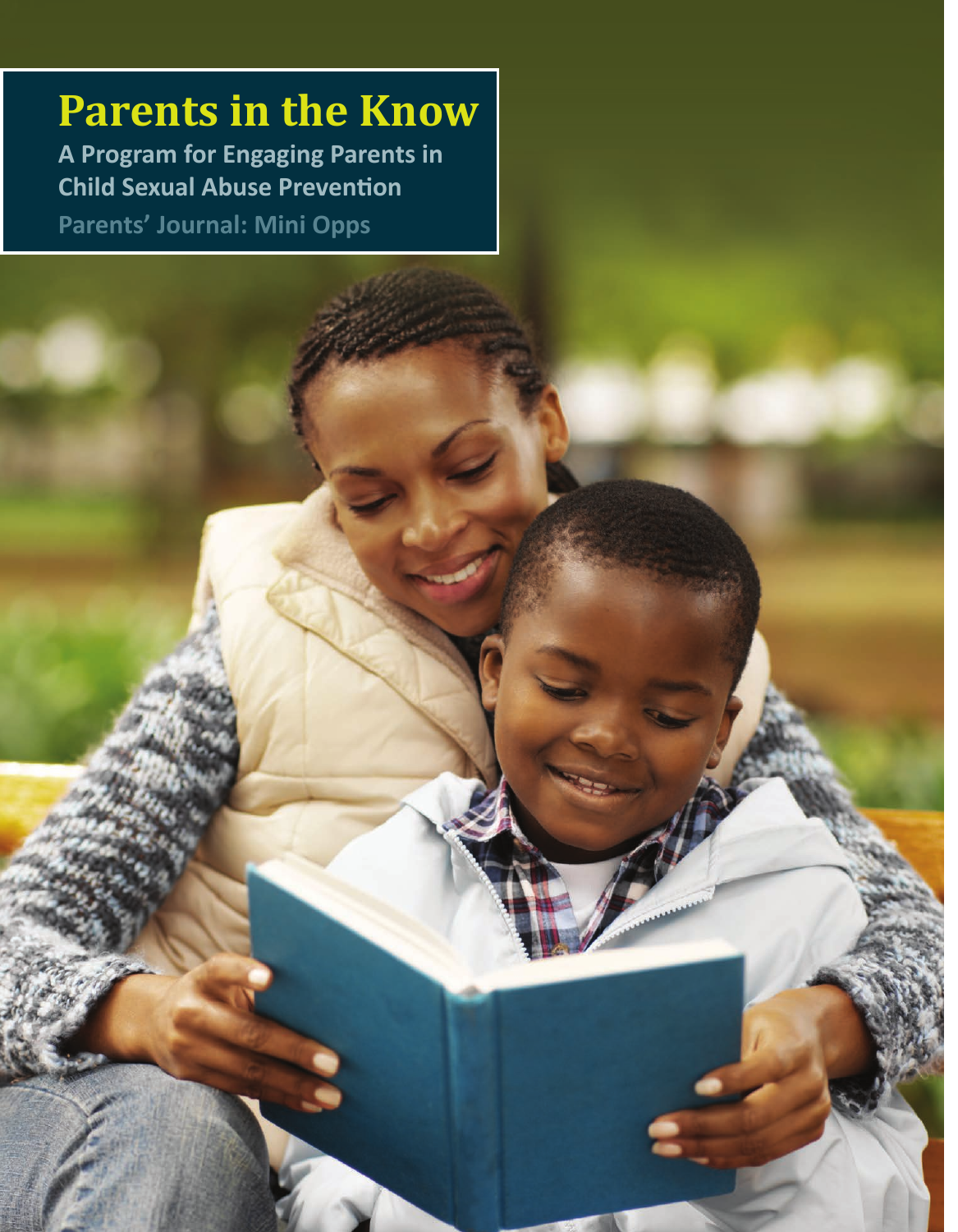## **Introduction:**

This activity journal will help you talk with and help your child build safe and healthy relationships. A strong relationship with your child is part of preventing child sexual abuse. Try the activities in this journal. The start of a strong parent and child relationship can be built through reading, talking and playing together. Eat breakfast with your child. Go play outside together. Go for a walk. Make a paper kite and fly it. Have fun!

The most important part is to SPEND TIME WITH YOUR CHILD!

 $\Box$  Each page has instructions and small boxes for you to check off as you complete items with your child.

Many of the activities in this booklet were developed for Where We Live : A Manual for Engaging Parents in Child Sexual Abuse Prevention (PAAR, 2012). This booklet is to be used in combination with the booklet Parents in the Know: A Program for Engaging Parents in Child Sexual Abuse Prevention: Parent's Journal: Activities & Handouts (PAAR, 2015).

## **Table of Contents**

*© Pennsylvania Coalition Against Rape 2015. All rights reserved. This publication was developed by Pittsburgh Action Against Rape for the Pennsylvania Coalition Against Rape and was supported in part by funding through a grant from AmeriHealth Caritas.*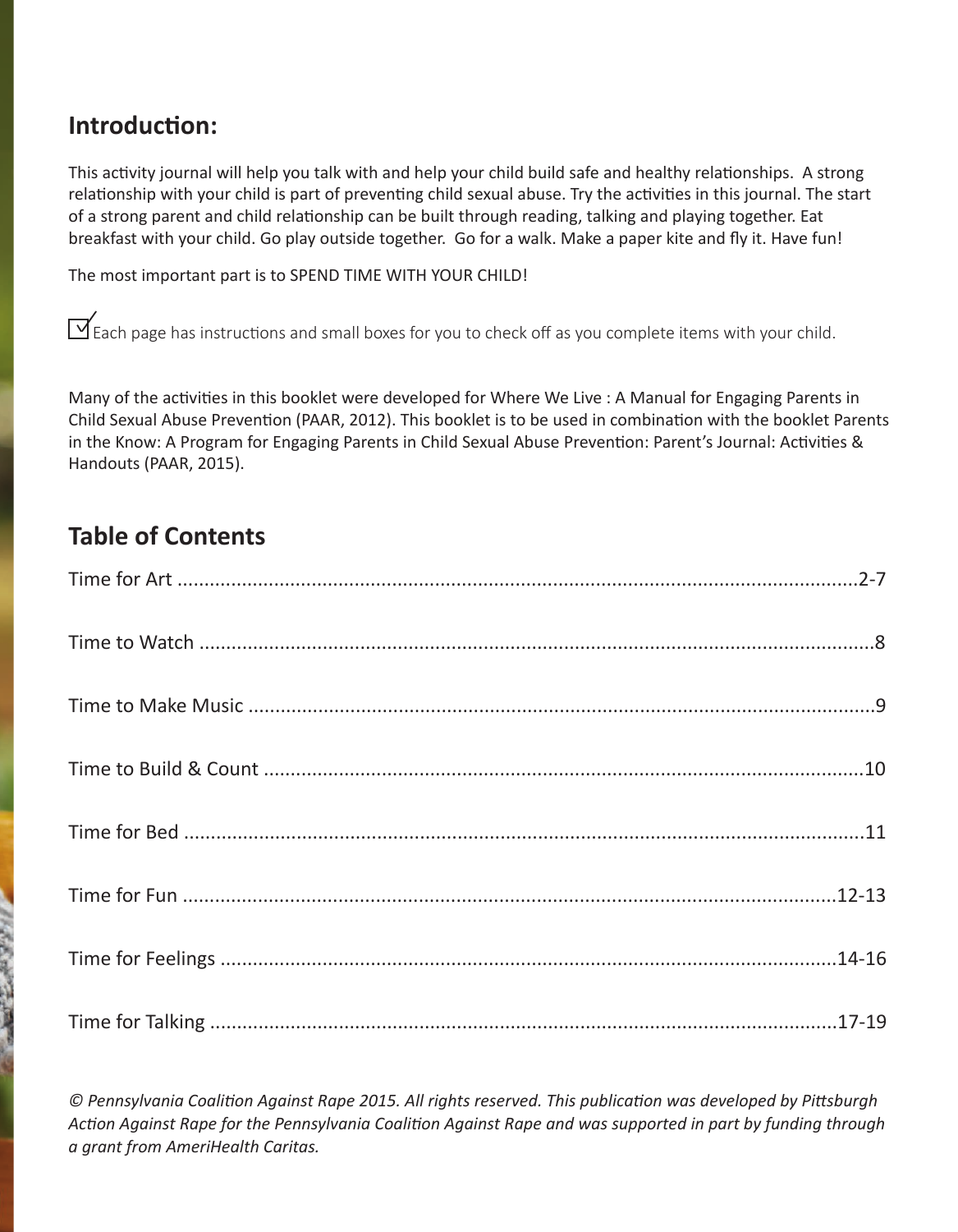## **Getting to Know You**

Use this space or get a bigger piece of paper to color together.

My child's name is \_\_\_\_\_\_\_\_\_\_\_\_\_\_\_\_\_\_\_\_\_\_\_\_\_\_\_\_\_\_

 $\Box$ 

 $\Box$ 

 $\Box$ 

Have your child draw a picture of him/herself

You draw a picture of yourself

Draw a picture together